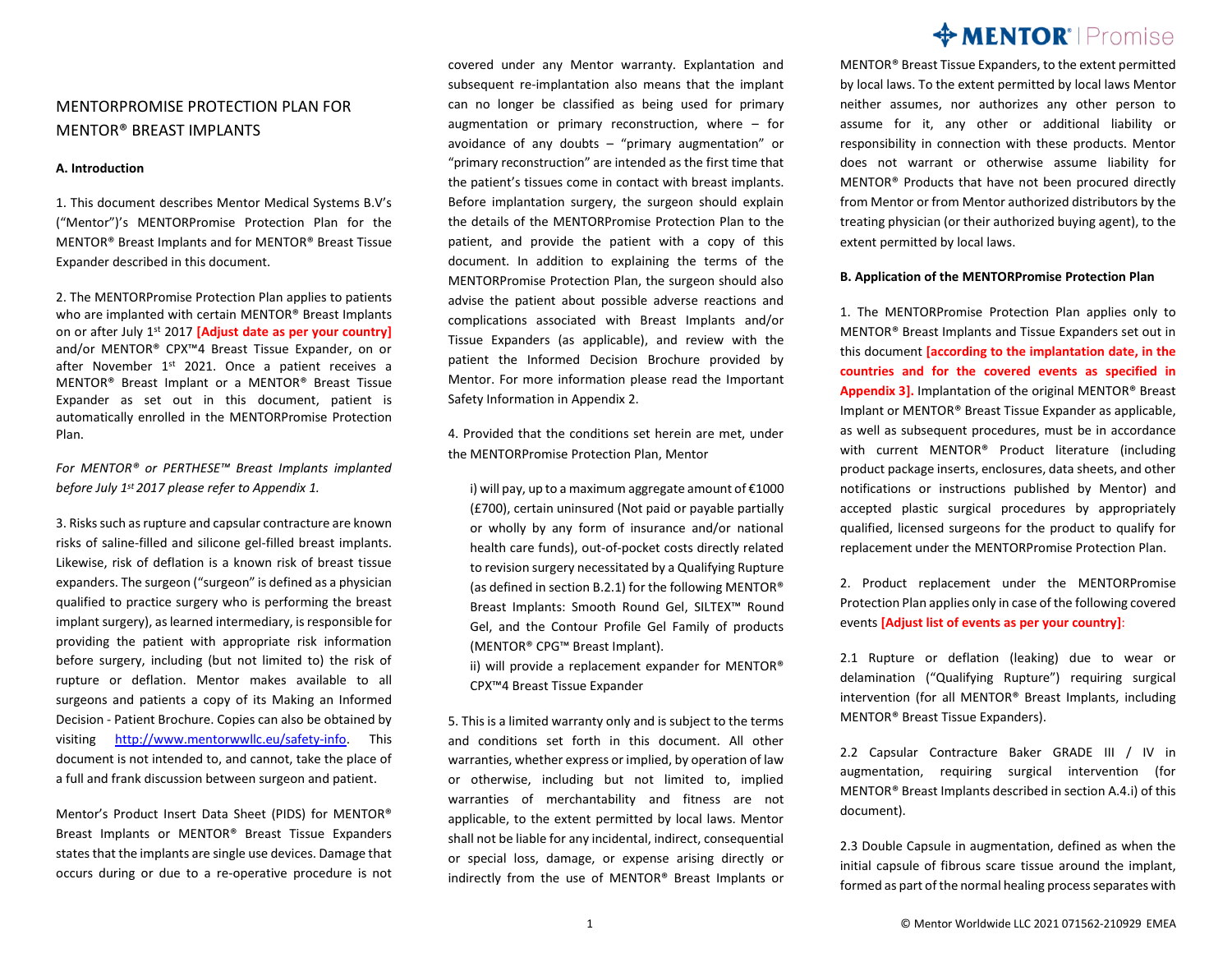minor trauma, resulting in two layers of fibrous tissue surrounding the implant (for MENTOR® Breast Implants described in section A.4.i) of this document).

2.4 Late-Stage Seroma in augmentation, defined for the purposes of this document as clinically symptomatic seroma that develops at least 12 months later after the qualifying primary augmentation or primary reconstruction implant surgery with no intervening surgical procedures performed on the breast between the primary surgery and the development of the seroma (for MENTOR® Breast Implants described in section A.4.i) of this document).

2.5 At the surgeon's request, Mentor will also provide a replacement of any MENTOR® Breast Implant to replace the contralateral implant, provided that the contralateral breast implant is a MENTOR® Product. There will be no charge for this courtesy except as outlined in this document.

3. The MENTORPromise Protection Plan does not apply to any adverse event other than the ones described in 2.1, 2.2, 2.3 and 2.4 in this document including without limitation **[Adjust as per your country]**:

- (a) Removal of intact implants for size alteration;
- (b) Removal of intact implants due to wrinkling or rippling;
- (c) Loss of implant shell integrity caused by, before or during operative procedures;
- (d) Loss of implant shell integrity resulting from open capsulotomy or closed compression capsulotomy procedures.

### **C. What Mentor will provide under the MENTORPromise Protection Plan**

### 1. In the event of a Qualifying Rupture of a MENTOR® Breast Implant:

1.1. Product Replacement: Mentor will replace the MENTOR® Breast Implant, free of charge for the lifetime of the patient, provided that eligibility is proven and confirmed by Mentor based on its evaluation of explanted breast implant and assessment of all required

documentation. Mentor will provide a replacement by MENTOR® Breast Implant of any size in the same or similar style as the originally implanted product. Should a more expensive style be requested by the surgeon, Mentor will invoice the ordering customer for the list price difference between the confirmed rupture product - and the requested replacement product. Mentor will neither provide nor pay for a non-MENTOR® Breast Implant under the terms of this MENTORPromise Protection Plan, nor in any event provides money for or in lieu of a MENTOR® replacement Breast Implant. Any replacement of a MENTOR® Breast Implant automatically includes a new MENTORPromise Protection Plan covering the replacement implant only.

1.2. Financial assistance: Except for deflation or other damages occurred to a MENTOR® CPX™4 Breast Tissue Expander, when a replacement surgery due to Qualifying Rupture occurs within ten (10) years from the date of implantation, provided that eligibility is proven and confirmed by Mentor based on its assessment and evaluation, and in the countries listed in Appendix 3, Mentor will pay uninsured, out-of-pocket costs for operating room, anesthesia and/or surgical expenses directly related to revision surgery up to a maximum aggregate amount of €1000 (£700). Operating room and anesthesia charges shall be given payment priority. In such cases, the request for financial assistance under the MENTORPromise Protection Plan must be made to the local Mentor branch or distributor, as applicable, by or on behalf of patient. Financial assistance does not imply a loan to the patient. Financial assistance is applicable in eligible countries. Please contact your local Mentor representative to know if financial assistance is available in your country. Please note that no financial assistance will be granted whether a breast implant other than a MENTOR® Breast Implant is requested in the replacement surgery by the surgeon or the patient or the patient does not want to be implanted a new breast implant replacing the original MENTOR® Breast Implant but only removed the original MENTOR® Breast Implant. No further financial assistance will be granted in the case of deflation of a MENTOR<sup>®</sup> CPX™4 Breast Tissue Expander.

# **MENTOR**<sup>'</sup> | Promise

2. In the event of Capsular Contracture Baker GRADE III / IV, Double Capsule or Late-Stage Seroma (as defined in section B.2.2, B.2.3 and B.2.4) in augmentation surgery of a MENTOR® Breast Implant, Mentor will replace the product, free of charge for the period of ten (10) years from the date of implantation, provided that eligibility is proven and confirmed by Mentor based on its evaluation of explanted product and assessment of all required documentation. Mentor will provide a replacement MENTOR® Breast Implant of any size in the same or similar style as the originally implanted product. Should a more expensive style be requested by the surgeon, Mentor will invoice the ordering customer for the list price difference between the confirmed capsular contracture Baker III or IV, Double Capsule or Late-Stage Seroma product and the requested replacement product. Mentor will neither provide nor pay for a non-MENTOR® Breast Implant under the terms of this Policy, nor in any event provides money for or in lieu of a MENTOR® Replacement Product. Any replacement MENTOR® Breast Implant described in section A.4.i) of this document automatically includes a new MENTORPromise Protection Plan covering the replacement implant only.

**D. Limitation on the MENTORPromise Protection Plan regarding Product Replacement:** If Mentor's ability to provide a replacement product is prevented, restricted, or interfered with by reason of fire, flood, earthquake, explosion, or other casualty or accident, pandemic, health emergencies, strikes or labor disputes, inability to procure supplies or power, war or other violence, any law, order, proclamation, regulation, ordinance, demand, or requirement of any government agency, or any other act or condition whatsoever beyond the reasonable control of Mentor, the performance under this warranty shall be excused without penalty. Despite the excuse of Mentor's obligation to provide a replacement product under this provision, Mentor shall continue to perform its obligation to provide financial assistance in case of a Qualifying Rupture as per C.1.2 herein above.

### **E. Patient Information on the MENTORPromise Protection Plan:** Before implantation surgery, the surgeon should explain the details of the MENTORPromise Protection Plan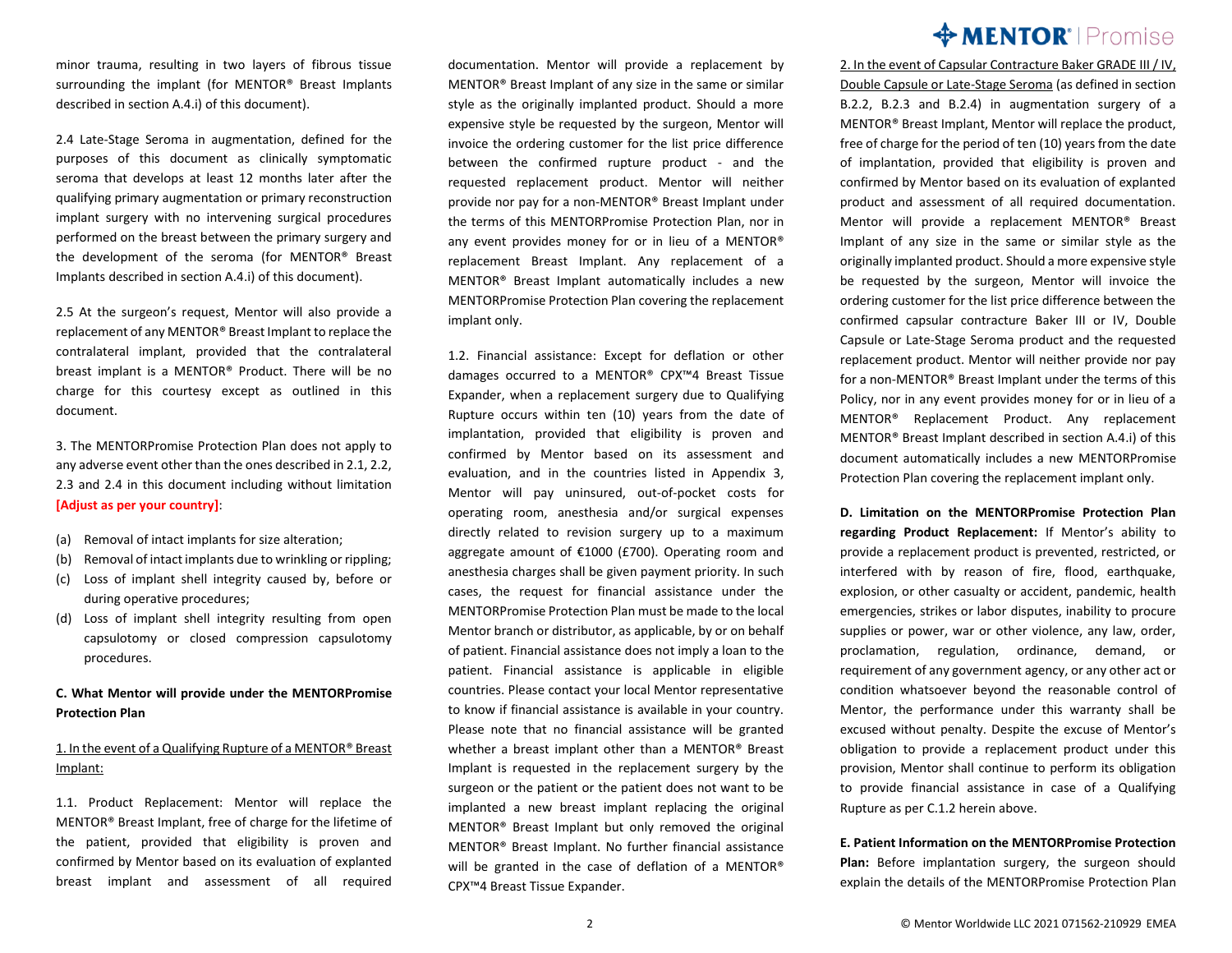to the patient, and provide the patient with a copy of this document. In addition to explaining the terms of the MENTORPromise Protection Plan, the surgeon should also advise the patient about possible adverse reactions and complications associated with breast implants, and review with the patient the Informed Decision Brochure provided by Mentor.

#### **F. Filing a Claim**

1. In case of claimed Qualifying Rupture: the surgeon should contact the local Mentor representative to obtain a return kit and instructions to send the following documents to Mentor Product Evaluation Department:

- (a) Authorizations, signed by the patient, allowing release of medical records/patient's file related to breast implant surgery;
- (b) A copy of the patient's file related to breast implant surgery, including the Operative Report for the initial surgery; provided proper consent is given as described under a) above;
- (c) A copy of the Operative Report for the revision surgery (if already performed);
- (d) The removed and decontaminated MENTOR® Product;
- (e) Copies of forms showing any relevant insurance reimbursements;
- (f) Fully completed FER (Field Experience Report Form) in Web [Portal](https://projectsynergy.jnj.com/) or e-mails the [Mentor-](mailto:Mentor-PE@its.jnj.com)[PE@its.jnj.com.](mailto:Mentor-PE@its.jnj.com)

Ship to: David Gonzalez C/O C.G. Laboratories, Inc. 2449 Bob White Dr. Granbury, TX 76049 USA

Should the Mentor's evaluation based on claim substantiated with the above mentioned complete documentation confirm (i) the assessed case as Qualifying Rupture and (ii) that the replacement surgery due to such Qualifying Rupture occurred within ten years from the date of implantation, Mentor will require the claimant to submit in particularly a copy of bills or receipts associated with the revision surgery for financial assistance eligibility assessment.

Only in the case the Qualifying Rupture involved a MENTOR® Breast Implant and provided the eligibility for financial assistance is proven, Mentor will pay uninsured, out-of-pocket costs for operating room, anesthesia and/or surgical expenses directly related to revision surgery up to a maximum aggregate amount of €1000 (£700). Local Mentor affiliate SOP determines the process of payment.

2. In case of claimed Capsular Contracture Baker GRADE III/IV, Double Capsule or Late Stage Seroma in augmentation surgery, besides documentation under F.1 (a) – (f), also a picture of the patient's thorax must be provided for eligibility assessment.

The explanted product and all required documents specified under F.1 and F.2 must be returned to the Mentor Product Evaluation Department within 60 days following the claim is reported to Mentor local affiliate, in order for the claim to qualify for eligibility assessment under MENTORPromise Protection Plan.

In the event that the explanted product and all required documents are not returned to the Mentor Product Evaluation Department within the above deadline, Mentor reserves the right to consider the claim closed without further assessment.

Provided that eligibility is proven and confirmed by Mentor based on its assessment and evaluation, a replacement product or a returned product credit will be issued to the customer. The replacement product will be sent without shipping charges if the order is received in the Mentor Product Evaluation Department at least three business days prior to scheduled delivery date; otherwise, freight charges will be invoiced to the ordering customer.

At the surgeon's request, Mentor will also provide a replacement of a MENTOR® Breast Implant to use to replace the contralateral implant, provided that the contralateral breast implant is a MENTOR® Product. There will be no charge for this courtesy except as outlined above.

## **MENTOR**<sup>'</sup> | Promise

Replacement products may be ordered before surgery by contacting your local Mentor branch or distributor, as appropriate.

#### **G. Applicable law and Jurisdiction**

This MENTORPromise Protection Plan is governed by Dutch law. The courts of The Hague, the Netherlands have exclusive jurisdiction to settle any claim arising from or connected with this MENTORPromise Protection Plan.

This provision does not derogate from, and does not intend to limit, the patients' non-waivable essential rights as provided in overriding local law mandatory provisions, if more favorable to same patients.

Mentor reserves the right to cancel, change, or modify the terms of the Mentor Promise Protection Plan. Any such cancellation, change, or modification will not affect the currently stated terms for those already enrolled therein.

#### **Appendix 1:**

For MENTOR® or PERTHÈSE™ Breast Implants implanted before July 1st 2017, the following warranties will apply:

- a) Lifetime Product Replacement Policy for MENTOR® Breast Implants implanted on or after December 1<sup>st</sup> 2002;
- b) The Mentor PatientSafe for MENTOR® Breast Implants implanted on or after October 1<sup>st</sup> 2005;
- c) The Perthese Warranty for PERTHÈSE™ Breast Implants implanted on or after November 10<sup>th</sup> 2005
- d) The Mentor PatientSafe Promise Limited Warranty for MENTOR® and PERTHÈSE™ Breast Implants implanted on or after May 1st 2013.

#### **Appendix 2 - Important Safety Information:**

MENTOR® Breast Implants are indicated for breast augmentation, in women who are at least 18 years old, or for breast reconstruction. Breast implant surgery should not be performed in those women with active infection anywhere in their body, those with existing cancer or precancer of their breast(s), those who have not received adequate treatment for these conditions or those who are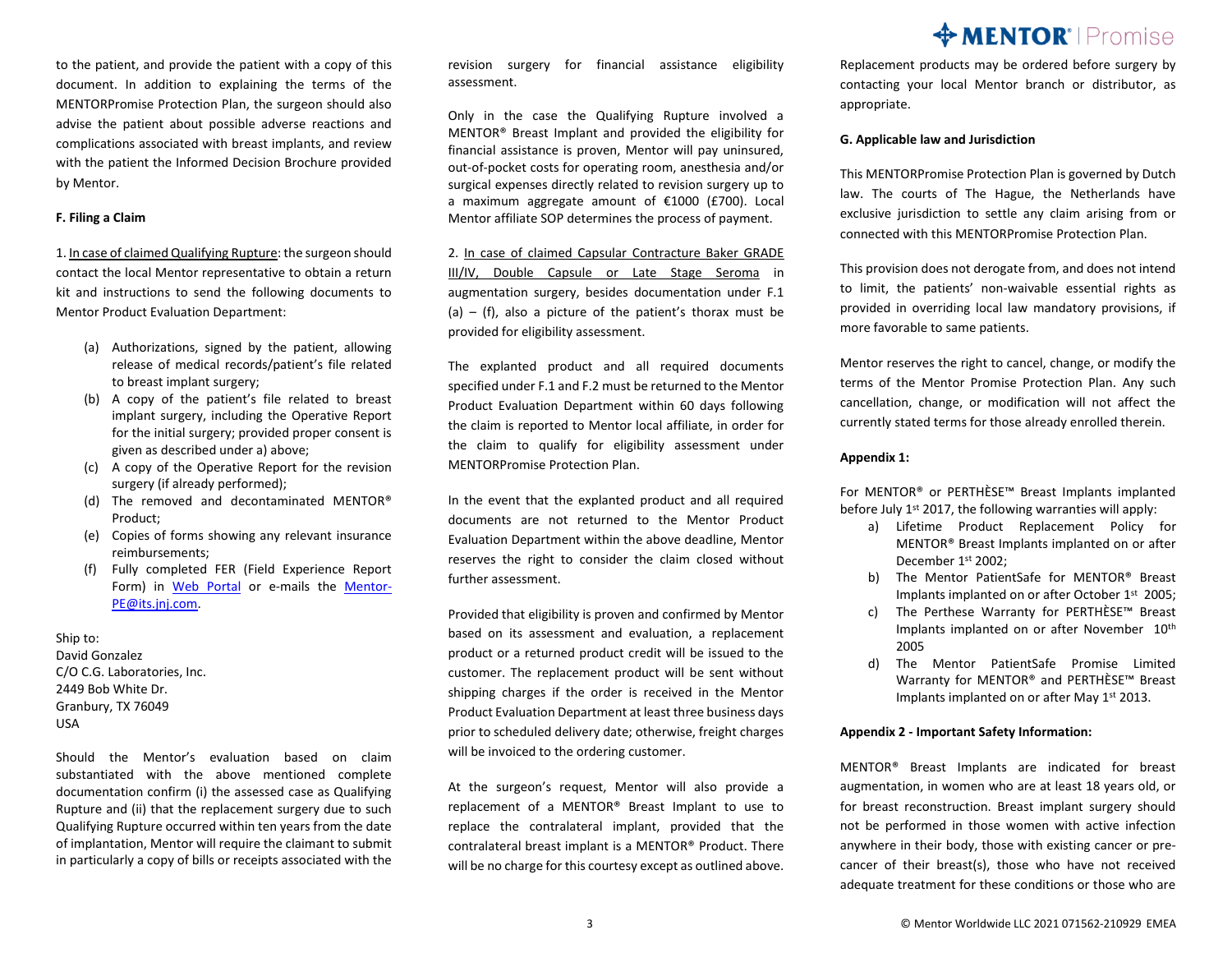## $\Leftrightarrow$  MENTOR $^{\circ}$  | Promise

pregnant or nursing. There are risks associated with breast implant surgery. Breast implants are not lifetime devices and breast implantation is not necessarily a one -time surgery. Patients may require additional unplanned surgeries on the breast(s) because of complications or unacceptable cosmetic outcomes. Many of the changes to the breast(s) following implantation are irreversible (cannot be undone) and breast implants may affect the ability to breastfeed, either by reducing or eliminating milk production. The most common complications with MENTOR® MemoryGel™ Breast Implants include re operation, implant removal, capsular contracture, asymmetry, and breast pain. A lower risk of complication is implant rupture, which is most often silent (meaning neither you nor your doctor will know you have a rupture). The health consequences of a ruptured silicone gel -filled breast implant have not been fully established. Screenings such as mammography, MRI, or ultrasound are recommended after initial implant surgery to assist in detecting implant rupture.

The most common complications with MENTOR® Saline - Filled Breast Implants include re -operation, implant removal, capsular contracture, wrinkling, deflation, asymmetry, and breast pain. Patients are reminded to discuss the indications, contraindications, warnings, precautions and the risks and benefits associated with MENTOR® Breast Implants with their surgeon and review the Important Safety Information provided at [www.mentorwwllc.eu](http://www.mentorwwllc.eu/). It is important that patients understand the risks associated with breast implant surgery when considering MENTOR® Breast Implants.

#### **Appendix 3 :**

Mentor Medical Systems B.V Zernikedreef 2 2333 CL Leiden The Netherlands [www.mentorwwllc.eu](http://www.mentorwwllc.eu/)

**List of countriesfor which the MENTORPromise Protection Plan on** MENTOR® Breast Implants **applies, effective July 1st 2017 [Adjust as per your country]:**

| Alballid            |
|---------------------|
| Algeria             |
| Armenia             |
| Austria             |
| Azerbaijan          |
| <b>Bahrain</b>      |
| <b>Belarus</b>      |
| Belgium             |
| Botswana            |
| <b>Bulgaria</b>     |
| <b>Burkina Faso</b> |
| Burundi             |
| Croatia             |
| Cyprus              |
| Czech Republic      |
| Denmark             |
| Egypt & Libya       |
| Eritrea             |
| Estonia             |
| Ethiopia            |
| Finland             |
| France              |
| Georgia             |
| Germany             |
| Ghana               |
| Greece              |
| Guadeloupe          |
| Guyana Française    |
| Hungary             |
| Iceland             |
| Iran                |
| Iraq                |
| Ireland             |
| Italy               |
| <b>Ivory Coast</b>  |
| Jordan              |
| Kenya               |
| Kuwait              |
| La Reunion          |
| Latvia              |
| Lebanon             |
| Liberia             |
| Liechtenstein       |
| Lithuania           |
| Luxemburg           |
| Libya               |
| Macedonia           |
|                     |
| Morocco             |
| Martinique          |
| Mauritius           |
| Montenegro          |
| Namibia             |

Albania

| Nigeria              |
|----------------------|
|                      |
| Norway               |
| Nouvelle Caledonia   |
| Oman                 |
| Pakistan             |
| Palestine            |
| Poland               |
| Polynesia Française  |
| Portugal             |
| Qatar                |
| Romania              |
| Saudi Arabia         |
| Serbia               |
| Slovak Republic      |
| Slovenia             |
| South Africa         |
| Spain                |
| St. Martin           |
| St. Pierre et Miclon |
| Sudan                |
| Sweden               |
| Switzerland          |
| Syria                |
| Tunisia              |
| Turkey               |
| <b>UAE</b>           |
| Uganda               |
| UK                   |
| Uzbekistan           |
| Yemen                |
| Zambia               |
| Zimbabwe             |

**countries for which clauses A.4 and C.1.2 do not apply :**

| Bosnia a. Herzegovina     |
|---------------------------|
| Central Asia (Kazakhstan, |
| Kyrgyzstan, Tajikistan,   |
| Turkmenistan, Uzbekistan) |
| Kosovo                    |
| Moldova                   |
| Russia                    |
| Ukraine                   |

**List of countries for which clauses A.4, B.2.2, B.2.3, B.2.4,** 

**C.1.2, and C.2 do not apply :**

Israel